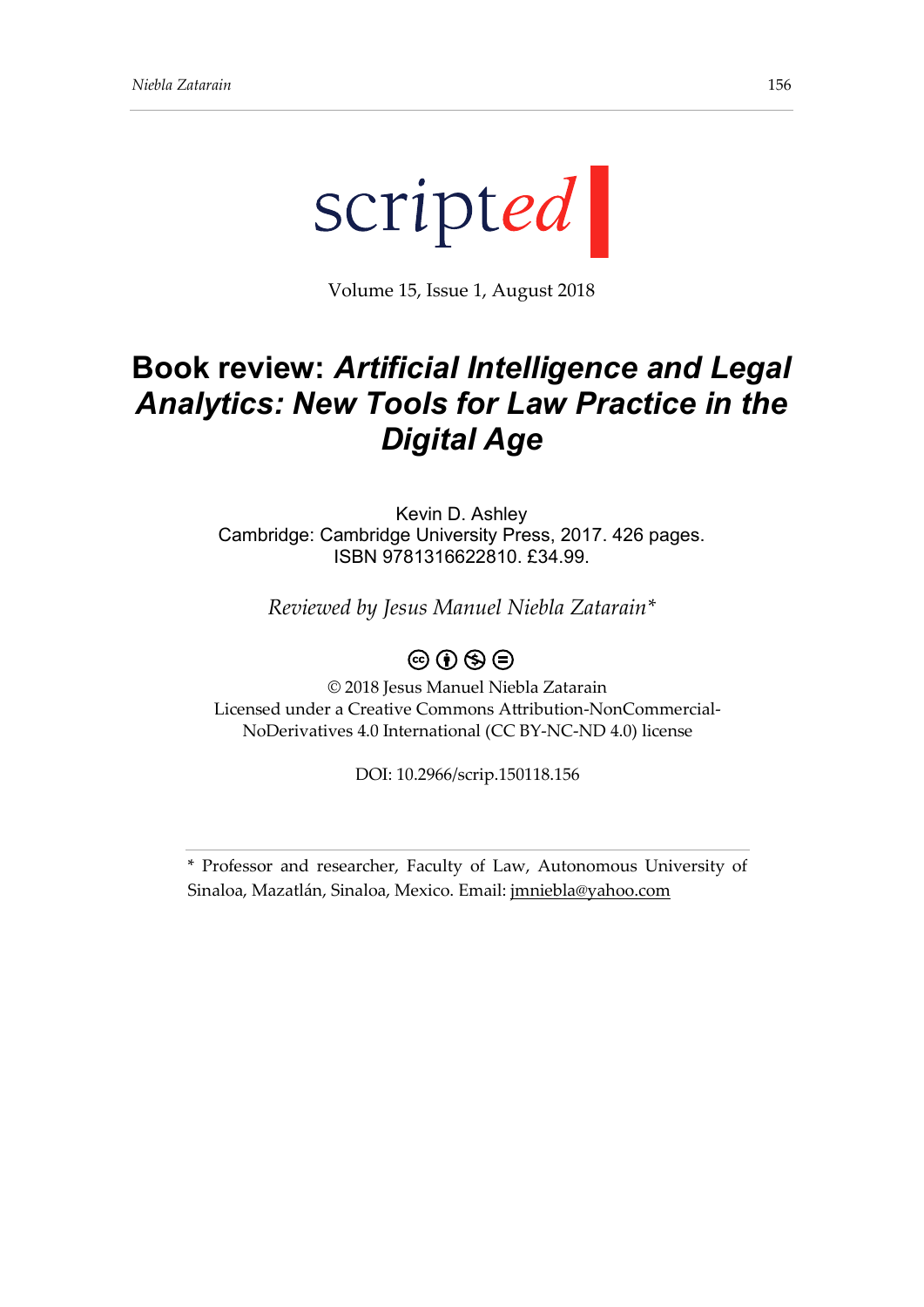Can we fully represent cognitive legal processes through computational models? This is perhaps one of the most complex yet fascinating questions experts in the area of legal artificial intelligence are trying to solve. In this context, Kevin Ashley's *Artificial Intelligence and Legal Analytics: New Tools for Law Practice in the Digital Age* delivers a comprehensive study aimed at understanding the evolution of this interdisciplinary field. The author begins by presenting a description of early artificial intelligence developments implemented in the legal sphere which, regardless the fact they did not perform legal reasoning *per se*, led to the development of new applications.

An example of the latter are legal AI expert systems. These developments operate in a specific area of legal knowledge and construct a legal outcome through the direct interaction with its user. Nonetheless, these early devices had three primary downsides: first, they did not possess the capacity to represent uncertainty, which leads to incomplete legal data. Second, the process of providing the device with legal rules was time consuming and resource intensive, limiting their potential use. Third, this produced a bottleneck that could not be solved through text analytics. To increase the level of comprehension of this section of the text, further explanation along with additional illustration would have been convenient.

In relation to the previous point, the author clearly describes how researchers in AI and the law complemented the open texture approach implemented by early devices with computational models of legal reasoning (CMLR). This resulted in arguments that included legal text input, prediction of the problem's outcome, and an explanation in terms that were comprehensible by legal professionals with no technical background. Overall, this allowed legal AI to represent human legal knowledge in terms that can be used to develop relevant intelligent tools for the legal field.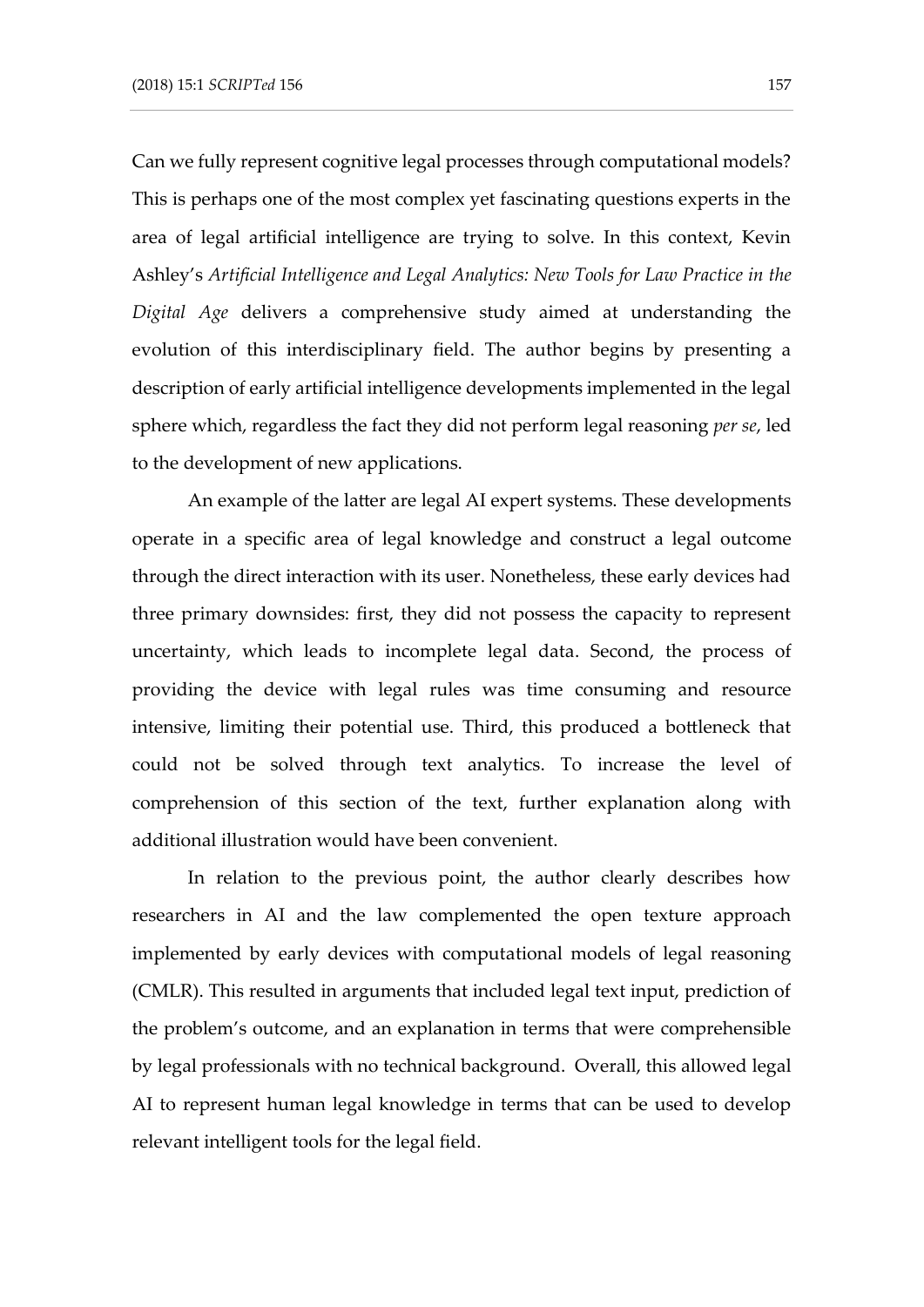On a first look, it is established that the law itself is a domain of rules, susceptible to being presented through computational code interpretable through artificial reasoning. However, features such as vagueness and the opentexture of statutory provisions need to be addressed to create accurate legal reasoning. An approach that delivers this is the emulation of how courts provide their rulings. The process is decomposed into three parts: first, a theory based on previously existing cases that resemble the one currently being analysed is created. Second, these recently created patterns are used to strengthen or weaken an argument. Third, example-based explanations illustrate why an argument can or cannot be applied. It is within this scope that the first section of the book is presented.

The second section of the book addresses a technical aspect – the development of legal tools. Here the author proposes the use of ontologies to properly describe relevant relations within a specific area of the law. This is combined with machine learning techniques, which allows learning from the input received to maximise legal accuracy and operational efficiency. The result of this is evidence that supports the notion that argument-related data could be implemented to support conceptual legal information retrieval through computational platforms.

Here, the author makes a crucial contribution: if models of legal reasoning and argumentation are to have a greater impact on legal practice, they will likely need to do so by including pre-existing commercial and institutional approaches to full-text legal information retrieval and e-discovery (p. 210). The cooperation between legal AI and pre-existing approaches allows the management and processing of case decisions, statutes, and other relevant legal documents, providing tools that may be beneficial for practitioners and students.

In relation to legal documents as source of legal knowledge the importance of machine learning techniques is highlighted by the author. Here,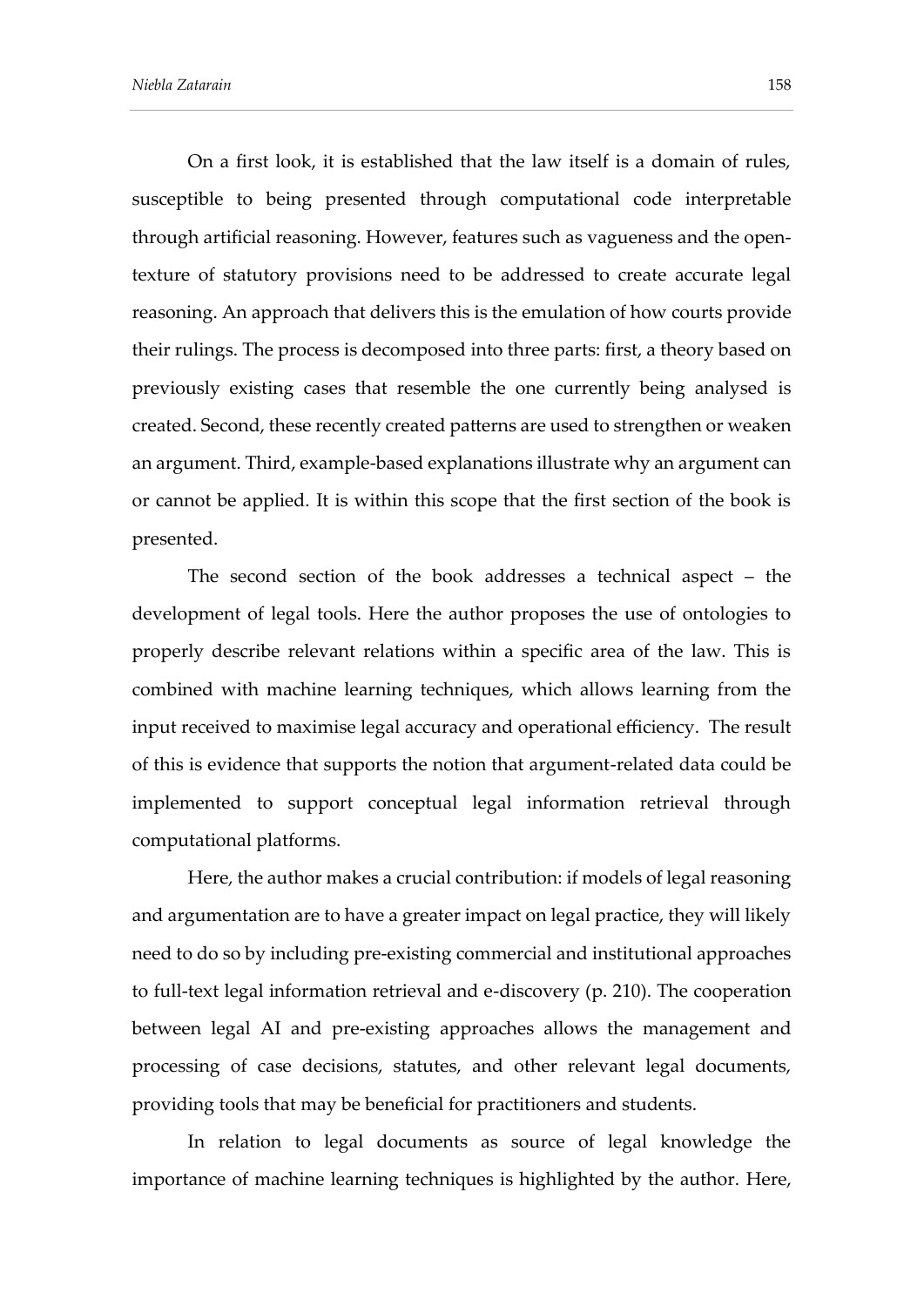the device detects relevant patterns to find correlations in new inputs. By this mechanism correlations between the instant case and similar precedents can be established. This by itself is a significant advance: unlike traditional predictive methods that were designed to operate only on Supreme Court decisions, this new approach is capable to represent features obtained from private litigation.

This technical approach supports the development of *cognitive computing*, which functions not by solving the problem presented by one of the plaintiffs but by providing new forms of relevant information that can assist in solving a specific situation. To apply machine learning techniques to legal texts a threestep method is implemented: first, collecting and processing raw data. Second, transforming the raw data into a uniform linguistic element. Third, delivering the document as a feature vector that recognizes particular features in the legal text.

Regardless of the apparent benefits of this approach, at the time of the book's publication, there had not yet been any developments that fully implement the method described. One of the reasons for this is the actual design limitation that legally relevant devices face. To illustrate this, the author discusses two systems, Watson and Debater. The first operates on corpus of text, gathering relevant information that it uses to provide an answer for the question it receives. A downside of this approach is that it only operates on the text provided, which is likely to be too narrow for complex implementations. Additionally, in law it is crucial to provide an argument (the logical description of the reasoning process) that led to an outcome, something that is also not provided by this system. In relation to Debater, it is presented as an improved version of Watson, capable of constructing relevant legal arguments. Apart from this, the author also proposes further adaptation of Watson's operative aspects in order to enhance its operation when applied to the legal field.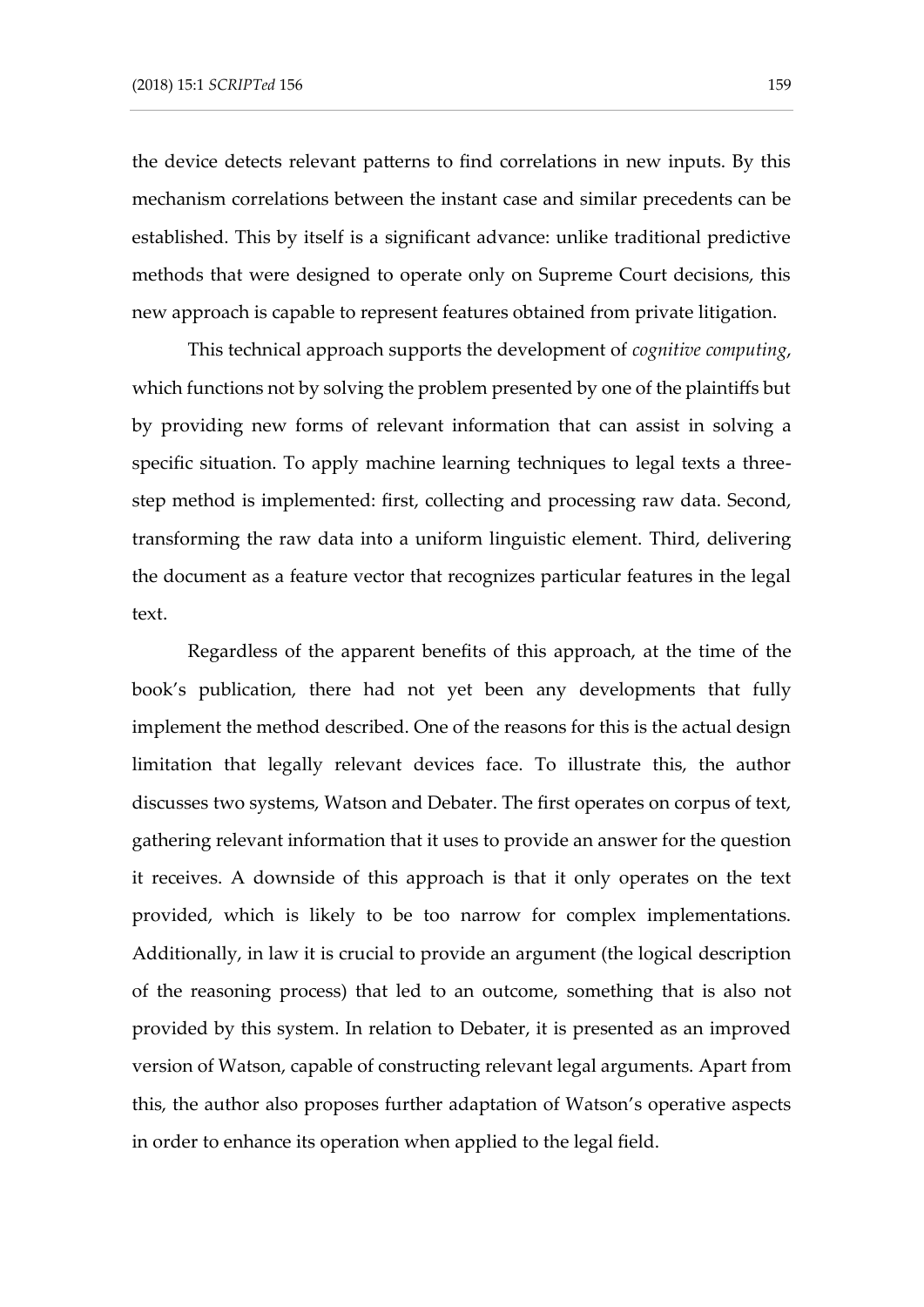At this point, the author establishes that understanding regulatory texts is a fundamental requirement to properly apply the legal rules provided by the legislator. This makes the insertion of legal AI a natural step towards the extraction and correct interpretation of relevant legal data in a large textual corpus. In this scenario, the implementation of different technological methods to obtain relevant data and the use of rule-based approaches to classify statutory provisions from relevant sources are proposed. In this sense, chapter 9 addresses the extraction of logical rules from statements and regulations by implementing deductive and defeasible approaches. Here, the author uses environmental designs to deliver a view of how these techniques operate (through a compliant design).

The third and last section of this book presents the LUIMA (Legal Unstructured Information Management Architecture) design, evaluating its composition and the contribution it makes to any full text legal information system. The outcome provided by this platform outperforms those developed under traditional approaches, since it addresses semantic elements contained in legal documents. This means that the system can distinguish between sentences that represent a rule and sentences that state findings of fact.

Finally, the author recognizes that regardless the current advances and the on-going effort to extract rules from regulatory texts, they are still far from ideal. Nonetheless, the advances obtained are being used in other applications, such as construction of legal abstracts or statutory provisions and the relation between relevant agents according to the nature of the data contained in these texts. A positive aspect of this work is that it properly illustrates the suitability of emulating human cognitive processes and their use in the development of functional legal technology.

In relation to the composition of this book, it provides a comprehensive and user-friendly description of this interdisciplinary area, focusing on the